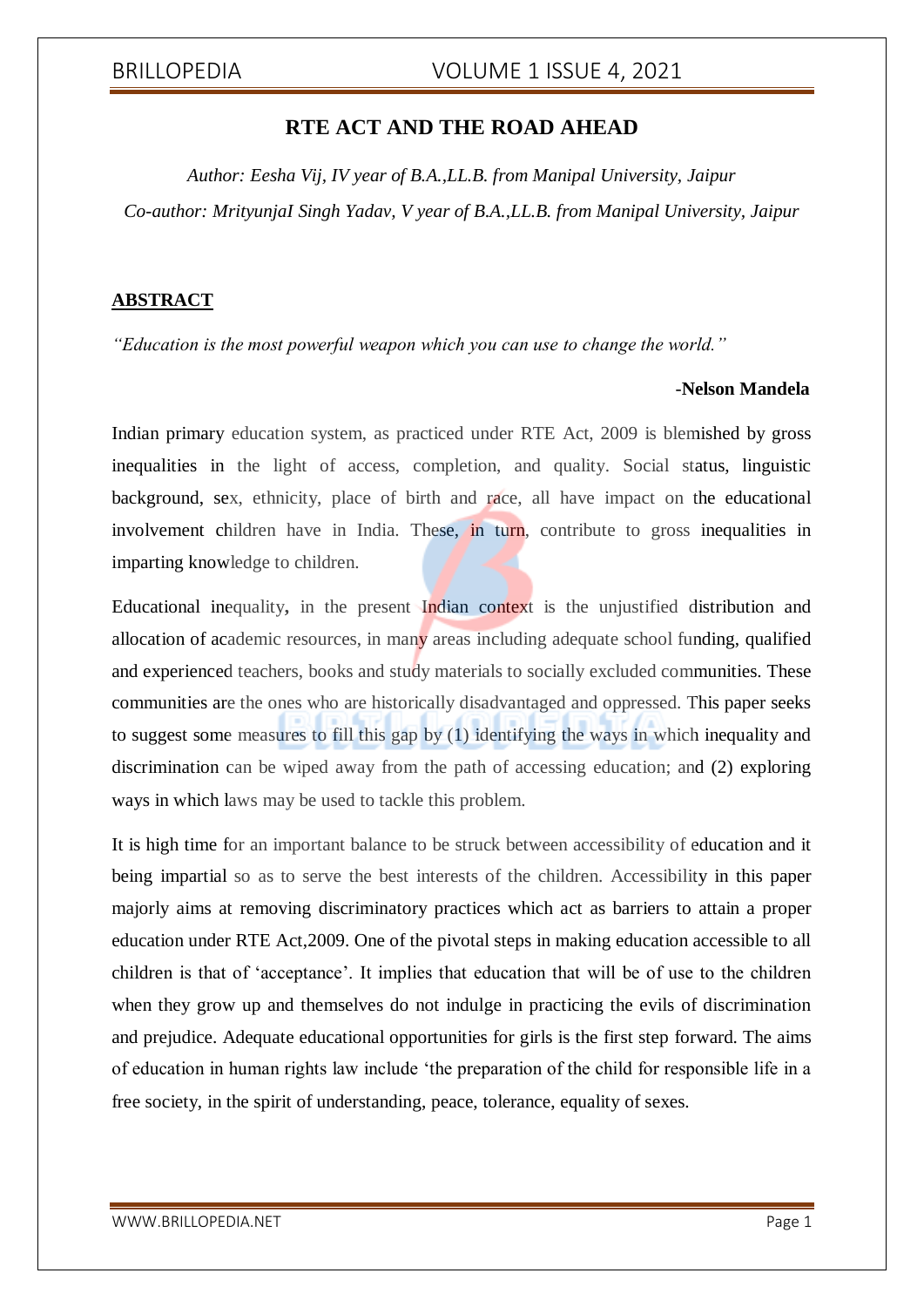# BRILLOPEDIA VOLUME 1 ISSUE 4, 2021

### **Introduction**

In the year 2000, The World Education Forum set an ambitious goal - '*universal primary education by the year 2015*'. It was in the year 2002 when The Constitution (Eighty-sixth Amendment) Act, 2002 inserted Article 21-A in the Constitution of India to provide free and compulsory education of all children of six to fourteen yearsas a Fundamental Right in such a manner as the State may, by law, determine.Under the Right of Children to Free and Compulsory Education Act 2009, education for children between the age of six to fourteen years or up to Class 8 has been made free by the government.

The Right to Education Act, 2009 is the premier central act which governs the school education nationwide. Two decades into twenty first century and still we need to work out ways to reverse the ill effects of Hindu division of society on the bases of caste. It is sad to know that primary school children face caste-based discrimination. The teachers themselves practice some illegal acts and divide the students on these bases. Educating the children is important to reduce the child labour but ironically it is often presented as an excuse to not attend the school! Taking a step forward and talking about the quality of education, it is to be considered that what it essentially means to educate children. 'Actual Education' is supposed to go beyond nursing students with facts and should aim to empower them for a life of active social responsibility. Therefore, the process of education must be taken as aseries of transformation and children must be considered as students with massive capabilities and potentialsyet to be unleashed. Children should not be treated as empty vessels, but as golden vase.<sup>1</sup>The suggestions which can prove to be beneficial, especially in the Indian context considering the issues in hand are-

### • Decentralizing the education

Decentralization simply implies a shift in responsibilities for well-organized resource management and education quality enhancements at stages below the central level. Nevertheless, decentralization also includesmassive responsibilities for policy making at the central level by the Ministry of education.The transformation of schooling sector administration is a challenging task for the Ministry of Education as well as forlower level of education authorities. Some challenges which can be elucidated at this point of time are-

WWW.BRILLOPEDIA.NET Page 2

-

<sup>&</sup>lt;sup>1</sup>UNESCO on 21<sup>st</sup> century education, *Learning: The Treasure Within*.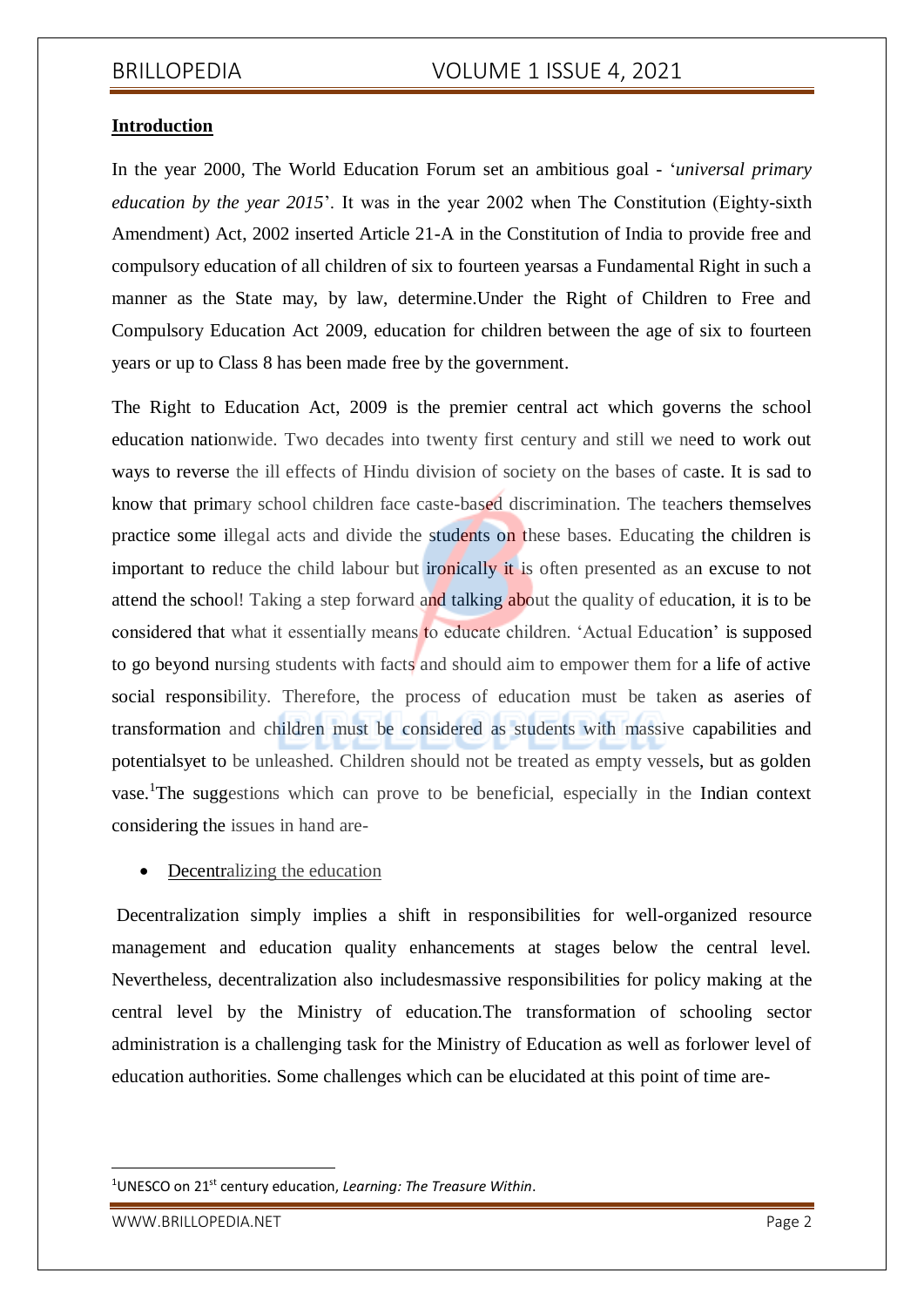# BRILLOPEDIA VOLUME 1 ISSUE 4, 2021

- (i) Establishment of a professional and technical sophistication in the area of knowledge of staff at both levels, i.e., at center and state level is an essential condition for this idea to be a success story.
- (ii) Management staff needs to be specially trained to enable shapingthe new functions.

Decentralizing of education is to be done basically to ensure that realistic targets are set as per the need of the region and are implemented effectively in order to achieve the nation goal.Decentralization will also help in mobilizing private sector and community contribution, particularly for education sub-sectors that are not compulsory and not free (e.g., Secondary Education and Pre-school).

Decentralisation will also turn out to reduce the chaos created by indulgence of 'Too Many Government Agencies' in the primary education sector. The agencies involved are usually the Labour Ministry, Child Rights commission under Women and Child Development Department, Human Resource Development Ministry and many more. As we know it is the task of the Labour Ministry and the police to rescue the child laborers and to get those children enrolled to schools is the charge of the Human Resource Development Ministry. The duty of intensive overlooking and implementation of the RTE Act is the duty of the children rights commission in the states under the Women and Child Development Department.

The introduction of vocational studies in primary schools can be realised hand in hand with decentralisation. Vocational studies, which are specific to a group of people or are relevant to a particular geographic area can be encouraged when the curriculum is to be decided by the local authorities rather than the centre. Imparting vocational studies at the primary levels can prove to be of great advantage for the children as they can always find a career option and a minimum means to earn daily bread by evolving skills in any area of interest.

# Celebrating differences

A crucial benchmark that theprimary school in India needs to establish is the cultures and ethos that imitates and reflects the status of feeling loved, valued, safety and being part of asupportive community. For this to be achieved, the staff that is appointed should follow a carefully fabricated set of rules. The teachers should acknowledge that discrimination exists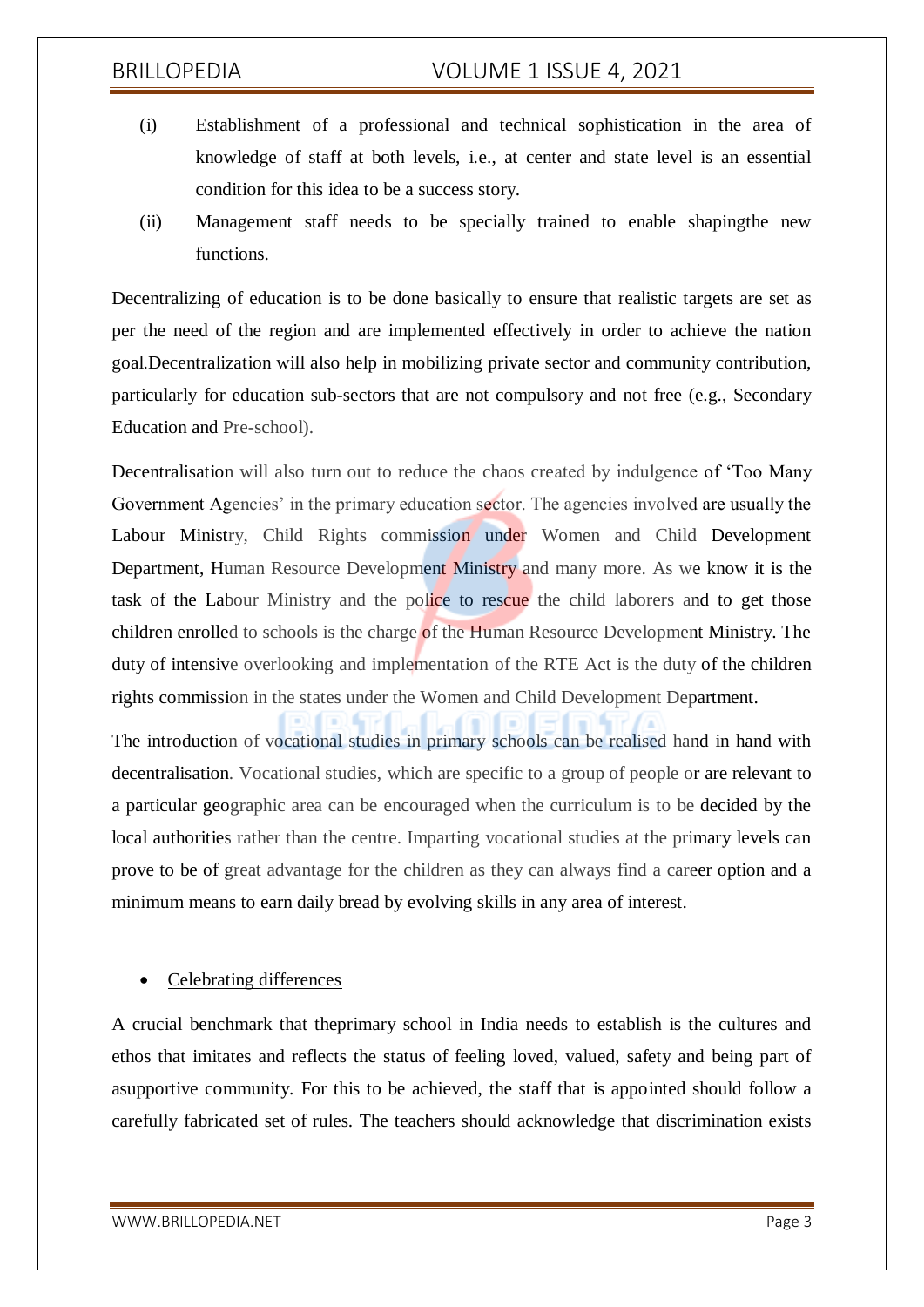in our society and it should be their duty to prevent such discriminatory bullying in school place.

Creating a talking-when-hurt culture in primary schools should be encouraged to discuss any hurtful behaviour by bringing it out in the open so that it can be discussed and delt hand to hand. Build thoughtful minds at young agecan be done by teaching. For example, the students can be introduced to different races, cultures and religions while making them have role models and positive descriptions of disabled people-physically and mentally, gay and transgender people, individuals from different faiths and minority communities across school. Ensuringthat all primary school staff feel comfortable talking about all kinds of difference is something to strive for.

### **How different countries cope with gender inequality in primary schools**

1. Consent classes – Kenya

An organisation called No Means No Worldwide has been conducting classes since 2009 and they primarily focus on girls who are taught to say "No" whenever they feel uncomfortable and are provided with training in self-defence. It is encouraging to know that the young boys are trained to alter their outlooks on gender and are given lessons on 'positive masculinity'. This majorly teaches the boys to intervene when they find a girl in trouble. There has been reported success of this initiative in the form of reduction of incidences of sexual harassment by 50%.<sup>2</sup>

# 2. Gender-aware curricula – Turkey

In a project, funded by the European Union and the Government of Turkey known as "Promoting Gender Equality in Education", which aimed at promoting gender equality throughout the schools of Turkey by aiding the educational ministry and primary schools to assess the schools' dimensions to create a safer atmosphere necessitated a lot of efforts to make primary schools gender-neutral. This initiative developed tools to make the primary educational system sensitive to gender inequality by the means of reviewing educational policies and textbooks and sketching

1

<sup>2</sup>No Means No Worldwide data as found on the website- https://www.nomeansnoworldwide.org/our-story